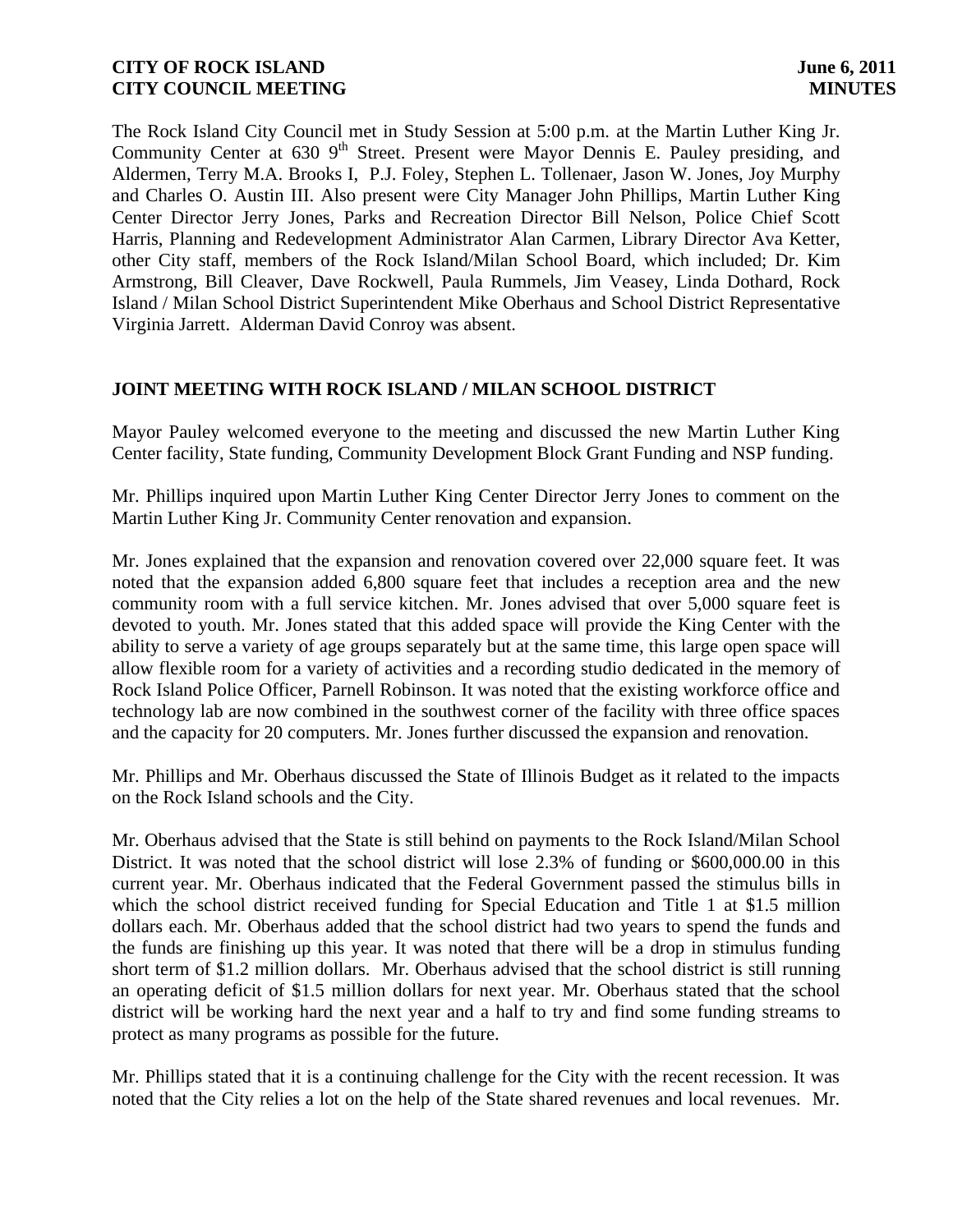Phillips added that the City received \$1.4 million dollars less in income tax and replacement tax than what was received in 2008. Mr. Phillips advised that the budget was balanced for the fiscal year beginning April 1<sup>st</sup>. Mr. Phillips added that there are still areas of concern, which include; Community Development Block Grant funding, State shared revenues and revenue projections. Mr. Phillips commented that the City is losing 16% or \$200,000.00 in CDBG funding in this fiscal year. It was noted that the prospects do not look good for next year. Mr. Phillips stated that the second concern was State collected revenues in which fortunately the State did not make any changes and the City will not see a decrease in those revenues. It was noted that the third concern is revenue projections in regards to income tax and replacement tax. Mr. Phillips stated that revenues will be monitored very closely in the next few months to make sure that there are sufficient revenues to cover the level of spending for this fiscal year. Mr. Phillips further discussed these three concerns.

Martin Luther King Center Director Jerry Jones discussed partnerships with the school district and the Parks and Recreation Department. It was noted that the Aggression Replacement Training Program is actually a school district classroom that is housed at the King Center. This program provides youth that may have difficulties in behaving with opportunities to learn different ways to behave in the classrooms. Mr. Jones also discussed a drug prevention specialist that the King Center provides to the school district. Mr. Jones stated that the King Center is an active member with Check and Connect in which the group meets to inform each other on services and needs in Rock Island and creating opportunity for collaboration and sustainability. Mr. Jones stated that the Martin Luther King Center and the Parks and Recreation Department are in partnership with summer recreation programs this year.

Parks and Recreation Director Bill Nelson advised that the summer recreation program has grown over the years. It was noted that the base program grew out of the summer camp program held by Rock Island Parks and Recreation, Rock Island/Milan School District and the Martin Luther King Center. Mr. Nelson stated that the Parks and Recreation Department also partner with the Rock Island Milan School District in regards to recreation facilities for golf, tennis, soccer and baseball. Mr. Nelson discussed the summer school site programs. Mr. Nelson further discussed in detail these mentioned programs.

Library Director Ava Ketter discussed working with the school district as it relates to summer reading programs and site visits.

Police Chief Scott Harris stated that the Police Department and the school district have a long partnership. Chief Harris then discussed the collaborative partnerships as it related to the School Liaison Officer, the Lights and Sirens Program and the Rock Island Explorer Program. Police Chief Harris discussed these programs in detail.

Planning and Redevelopment Administrator Alan Carmen discussed immigration study circles as it related to the influx of refugees and immigrants to America and in Rock Island, and the issues surrounding these folks concerning housing, communication, education, other social issues and how to address these issues. Mr. Carmen further discussed the immigration study circles in detail.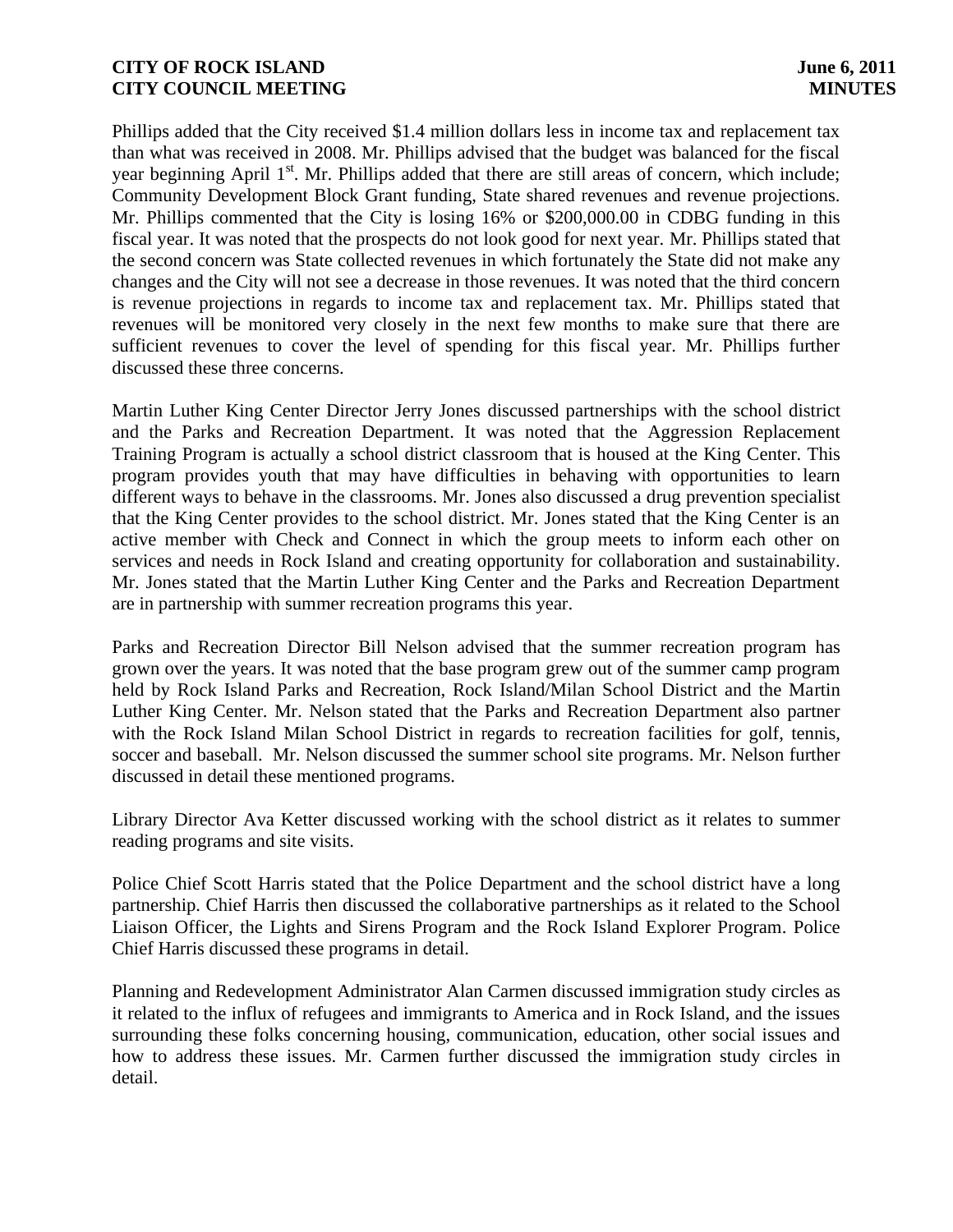Mr. Oberhaus recognized the City for their partnership in the Adopt-A-School Program.

Mr. Oberhaus discussed Achieve Quad Cities. Mr. Oberhaus advised that Achieve Quad Cities is a formation of a lot of larger institutions that want to get together through United Way and the community foundation of the Great River Bend on a collaborative endeavor in the greater Quad City area to impact positive community growth. Mr. Oberhaus also discussed career development as it related to Achieve Quad Cities and the 40 Developmental Assets.

Alderman Brooks discussed skilled trades as it related to making it part of the high school curriculum for the students that may not be attending a four year academic institution. Alderman Brooks noted that this may provide an opportunity for those individuals to find jobs after graduating from high school. Council members and members of the school board further discussed this issue.

Mr. Oberhaus and School District Representative Virginia Jarrett discussed Promise Neighborhoods as it related to grants and strong systems of family and community support. Ms. Jarrett also discussed the Check and Connect Program as it related to external resources from the schools and community meeting and collaborating and trying to find good programs and services that help to provide kids with effective resources to be successful beyond high school. Ms. Jarrett then discussed collaborative efforts as it related to community support.

After more discussion among Council and the school board members regarding collaborative efforts, Mr. Oberhaus thanked the City Council for the joint meeting.

# **ADJOURNMENT**

A motion made by Alderman Jones and seconded by Alderman Brooks to adjourn the meeting carried by the following Aye and No vote. Those voting Aye being Alderman Brooks, Alderman Foley, Alderman Tollenaer, Alderman Jones, Alderwoman Murphy and Alderman Austin; those voting No, none. The meeting was adjourned at 6:40 p.m.

> \_\_\_\_\_\_\_\_\_\_\_\_\_\_\_\_\_\_\_\_\_\_\_\_\_\_\_\_\_\_ Aleisha L. Patchin, City Clerk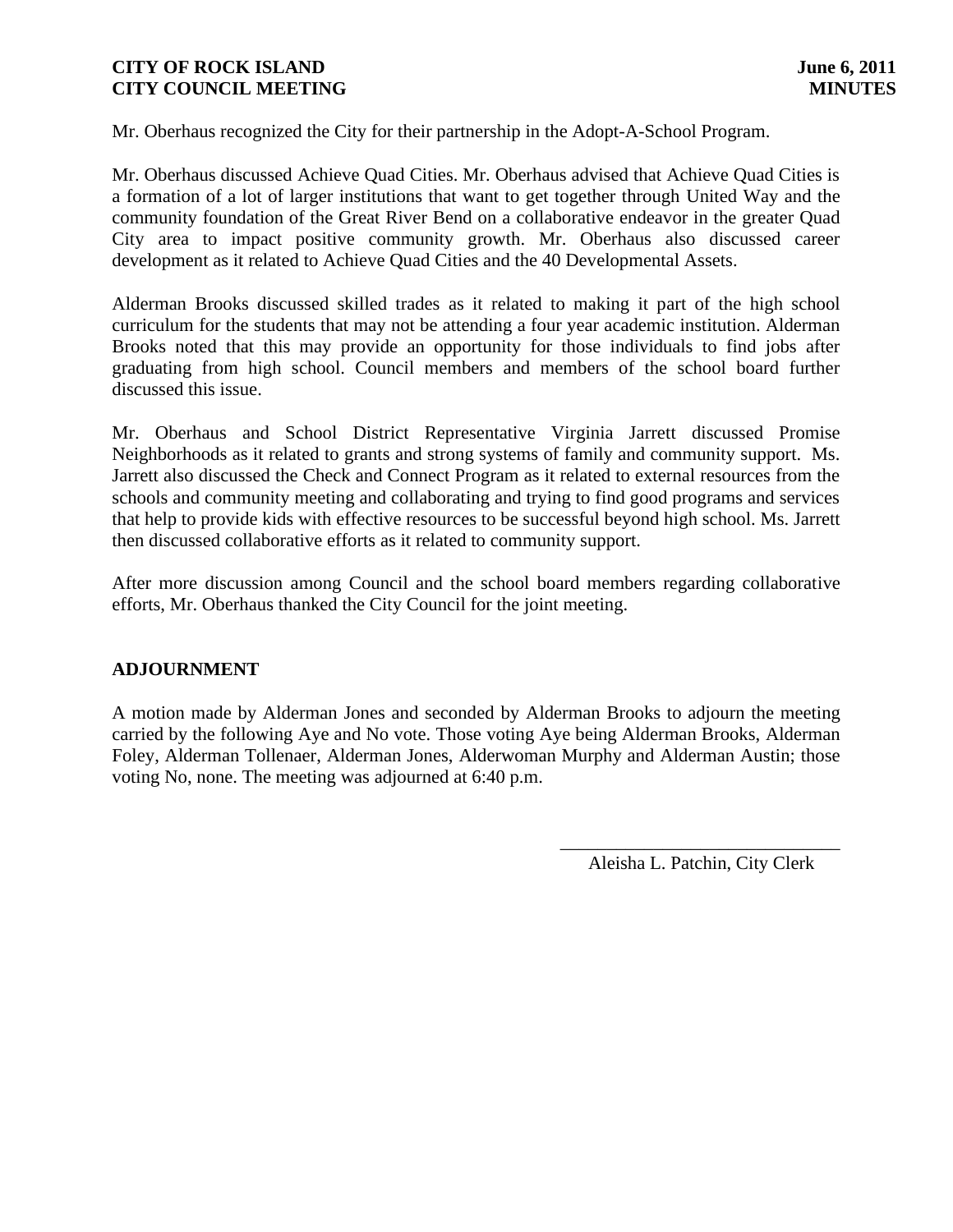Rock Island City Council met in regular session at 6:45 p.m. in Council Chambers of Rock Island City Hall. Present were Mayor Dennis E. Pauley, presiding, and Aldermen Terry M.A. Brooks I, David Conroy, P. J. Foley, Stephen L. Tollenaer, Jason W. Jones, Joy Murphy and Charles O. Austin III. City Manager John Phillips was also present.

## **Introductory Proceedings**

Mayor Pauley called the meeting to order and led in the Pledge of Allegiance. Alderman Conroy gave the Invocation.

### Agenda Item #5 **Minutes of the Meeting of May 23, 2011.**

A motion was made by Alderman Austin and seconded by Alderman Tollenaer to approve the Minutes of the Meeting of May 23, 2011. The motion carried by the following Aye and No vote; those voting Aye being Alderman Brooks, Alderman Conroy, Alderman Foley, Alderman Tollenaer, Alderman Jones, Alderwoman Murphy and Alderman Austin; those voting No, none.

Agenda Item #6 **Update Rock Island by Mayor Pauley.**

Mayor Pauley advised that there would not be an Update Rock Island this evening.

### Agenda Item #7

# **Presentation of the Government Financial Officers Association awards for budget and financial reporting.**

City Manager Phillips stated that Rock Island has been a member of the Government Finance Officers Association for many years. It was noted that this is a not-for-profit association that serves 17,600 government finance professionals throughout parts of America. Mr. Phillips offered that the City has received the GFOA awards for its comprehensive annual financial report (audit) and also for the annual budget. Mr. Phillips advised that these awards are the Certificate of Achievement for Excellence in Financial Reporting and the Distinguished Budget Presentation Award.

Mr. Phillips stated that the Budget award represents a significant achievement by the City. Mr. Phillips commented that in order to receive this award, the City had to satisfy nationally recognized guidelines for effective presentation. Mr. Phillips added that these guidelines assess how well the budget serves as a policy document, a financial plan, an operations guide and a communications device. Mr. Phillips then presented Budget Coordinator Don Reichert with the award.

Mr. Phillips stated that the second award is the Certificate of Achievement for Excellence in Financial Reporting. Mr. Phillips indicated that this is the highest form of recognition in governmental accounting and financial reporting. Its attainment represents a significant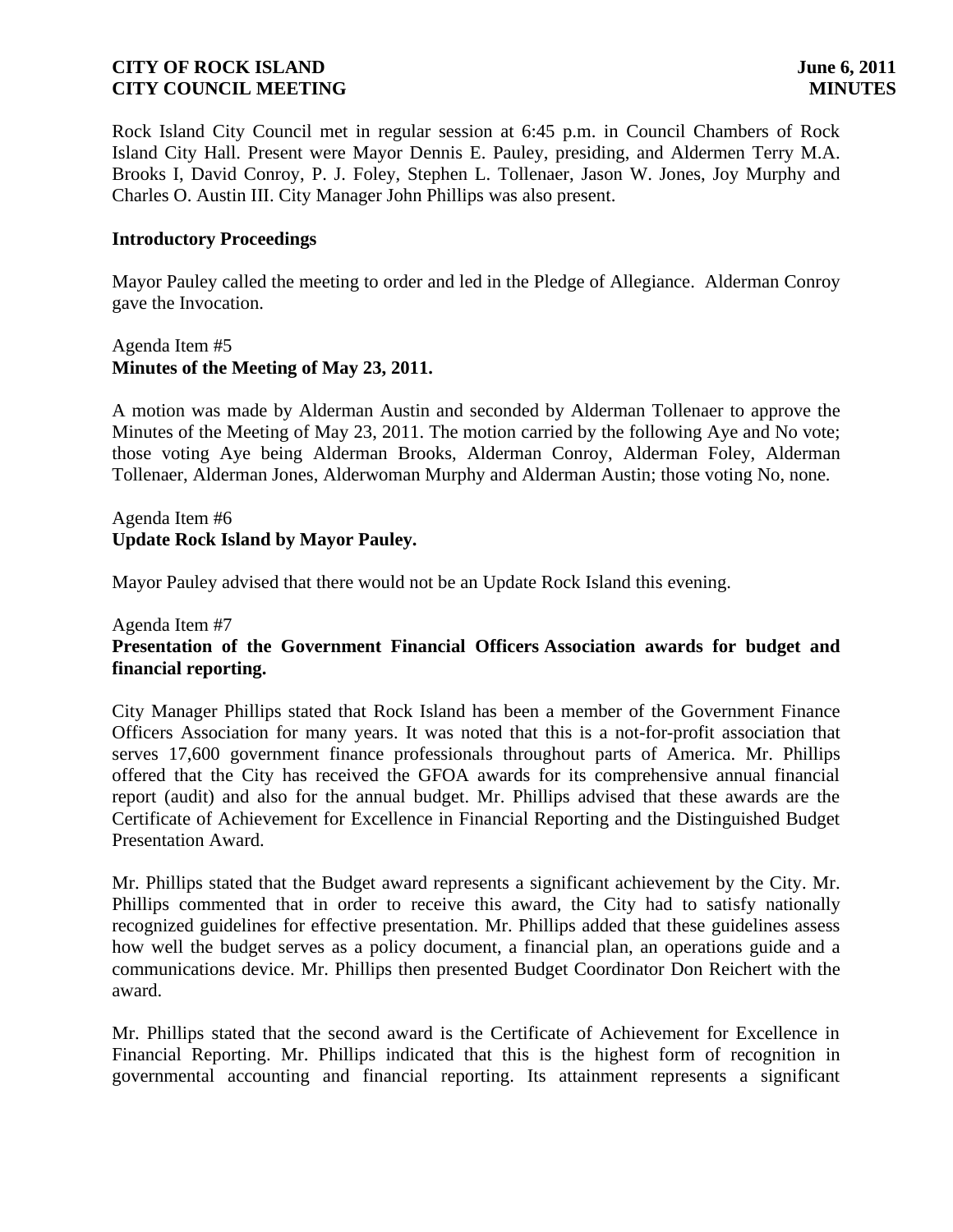accomplishment for a government and its management. Mr. Phillips then presented Accounting Supervisor Linda Johnson with the award for the City.

Mr. Phillips advised that the City has received these awards for many years and this symbolizes the City's commitment towards sound financial practices and policies.

## Agenda Item #8

**Public Hearing on a request from Steve Hanna for a Special Use Permit to operate an attorney's office out of an existing vacant single family residential structure at 2612 38th Street.**

Mayor Pauley advised that Item #8 has been pulled from the Agenda by request of the applicant.

## Agenda Item #9 **A Special Ordinance authorizing acquisition of property at 1204 2nd Avenue.**

It was moved by Alderman Austin, seconded by Alderwoman Murphy to consider, suspend the rules and pass the ordinance. The motion carried by the following Aye and No vote: those voting Aye being Alderman Brooks, Alderman Conroy, Alderman Foley, Alderman Tollenaer, Alderman Jones, Alderwoman Murphy and Alderman Austin; those voting No, none.

# Agenda Item #10 **A Special Ordinance amending Chapter 3, Alcoholic Liquor, Sec. 3-8 of the Code of Ordinances.**

Alderman Conroy moved and Alderman Foley seconded to consider, suspend the rules and pass the ordinance. The motion carried by the following Aye and no vote: those voting Aye being Alderman Brooks, Alderman Conroy, Alderman Foley, Alderman Tollenaer, Alderman Jones, Alderwoman Murphy and Alderman Austin; those voting No, none.

Agenda Item #11 **CLAIMS**

It was moved by Alderman Austin, seconded by Alderman Jones to accept the following reports and authorize payment as recommended. The motion carried by the following Aye and No vote: those voting Aye being Alderman Brooks, Alderman Conroy, Alderman Foley, Alderman Tollenaer, Alderman Jones, Alderwoman Murphy and Alderman Austin; those voting No, none.

- a. Report from the Administrative Services Department regarding payment in the amount of \$5,000.00 to Country Mutual Insurance Company for General Liability Claim.
- b. Report from the Administrative Services Department regarding payment in the amount of \$5,525.07 to Kutsunis and Weng for legal services rendered for May 2011.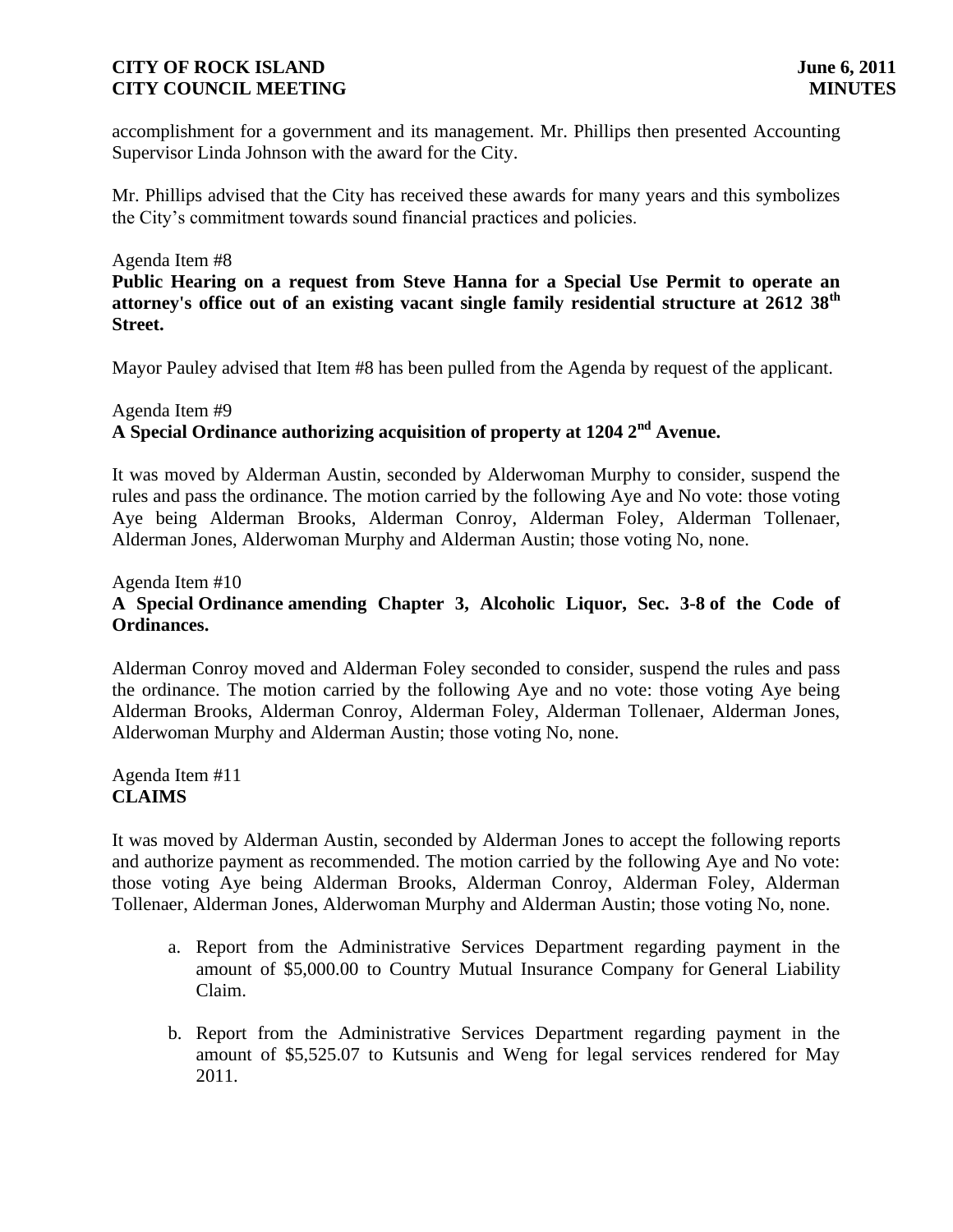- c. Report from the Administrative Services Department regarding payment in the amount of \$2,371.83 to Sharon Palmer for General Liability Claim.
- d. Report from the Public Works Department regarding payment in the amount of \$3,135.43 to the United States Postal Service for mailing of the water quality report. (156)
- e. Report from the Public Works Department regarding payment #1 in the amount of \$105,185.25 to Langman Construction for services provided for the 2011 PCC Street Patching project. (158)
- f. Report from the Public Works Department regarding payment #1 in the amount of \$13,362.75 to Kelly Construction for services provided for the 2011 Mudjacking Program project. (159)
- g. Report from the Public Works Department regarding payment #6 in the amount of \$665,246.08 to General Constructors, Inc. for services provided for the Public Works street garage project. (160)
- h. Report from the Public Works Department regarding payment #20 and final in the amount of \$92,859.77 to Williams/Valley Construction Management for services provided for the Schwiebert Riverfront Park project. (161)

## Agenda Item #12

# **Claims for the weeks of May 20th through May 26th in the amount of \$474,433.19 and May 27th through June 2nd in the amount of \$512,775.69.**

Alderman Conroy moved and Alderman Foley seconded to allow the claims. The motion carried by the following Aye and No vote: those voting Aye being Alderman Brooks, Alderman Conroy, Alderman Foley, Alderman Tollenaer, Alderman Jones, Alderwoman Murphy and Alderman Austin; those voting No, none.

## Agenda Item #13 **Payroll for the weeks of May 16 through May 29 in the amount of \$1,318,428.74.**

It was moved by Alderman Conroy, seconded by Alderwoman Murphy to allow the payroll. The motion carried by the following Aye and No vote: those voting Aye being Alderman Brooks, Alderman Conroy, Alderman Foley, Alderman Tollenaer, Alderman Jones, Alderwoman Murphy and Alderman Austin; those voting No, none.

Agenda Item #14

**Report from the Police Department regarding the purchase of Police and Fire radio equipment from GEM Electronics in the amount of \$8,900.00.**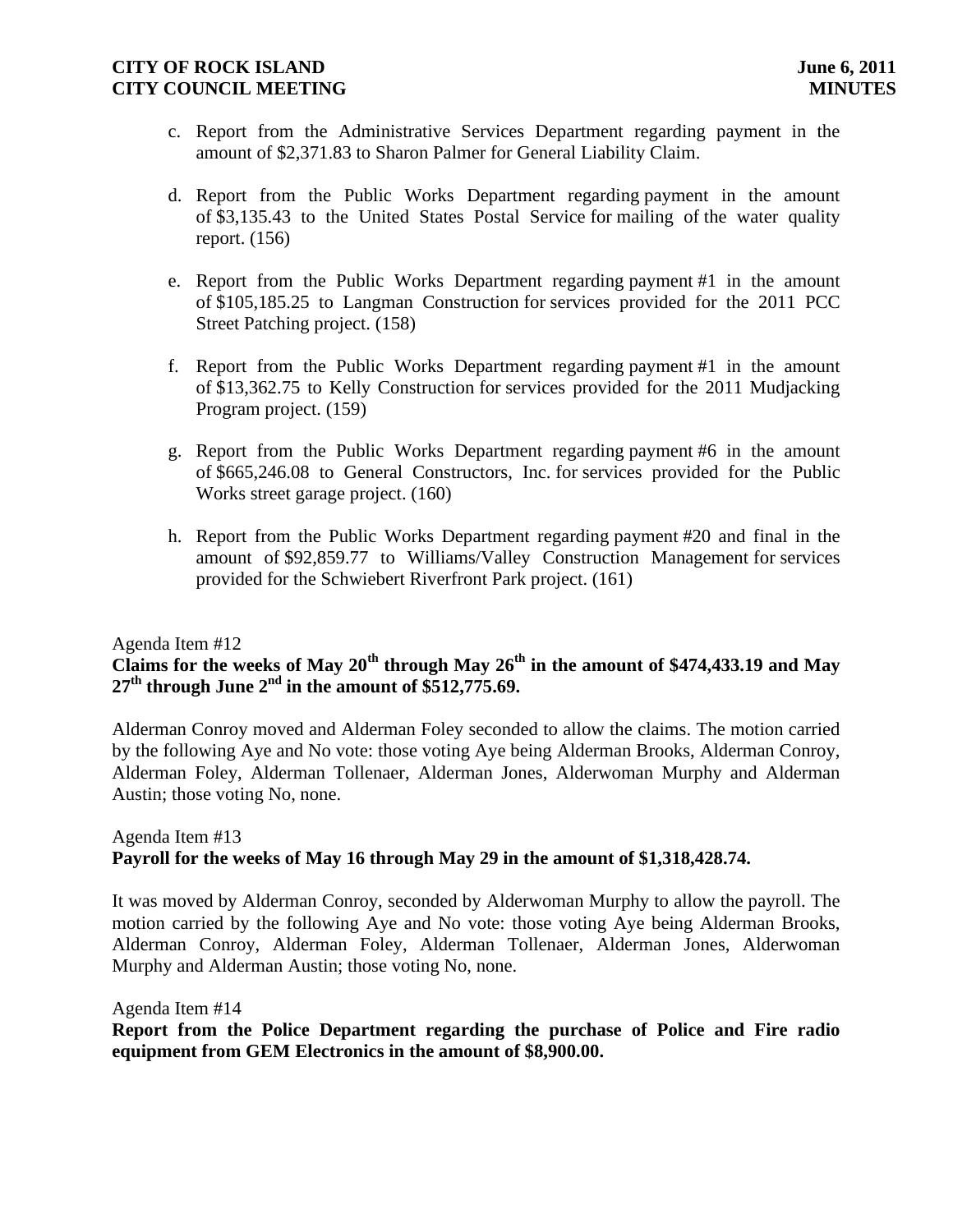It was moved by Alderman Tollenaer and seconded by Alderman Conroy to approve the purchase as recommended. The motion carried by the following Aye and No vote: those voting Aye being Alderman Brooks, Alderman Conroy, Alderman Foley, Alderman Tollenaer, Alderman Jones, Alderwoman Murphy and Alderman Austin; those voting No, none.

### Agenda Item #15

# **Report from the Public Works Department regarding bids for the 15th Street Sanitary Sewer and Water Main replacement from 6th to 7th Avenues project, recommending the bid be awarded to Miller Trucking & Excavating in the amount of \$117,932.00.**

Alderman Jones moved and Alderman Conroy seconded to award the bid as recommended and authorize the City Manager to execute the contract documents. The motion carried by the following Aye and No vote: those voting Aye being Alderman Brooks, Alderman Conroy, Alderman Foley, Alderman Tollenaer, Alderman Jones, Alderwoman Murphy and Alderman Austin; those voting No, none.

### Agenda Item #16

## **Report from the Finance Department regarding a contract addendum with American Bank for allowing annual rebates to the City based on purchase card volume**.

It was moved by Alderman Conroy, seconded by Alderman Jones to approve the contract addendum as recommended and authorize the City Manager to execute the contract documents. The motion carried by the following Aye and No vote: those voting Aye being Alderman Brooks, Alderman Conroy, Alderman Jones, Alderwoman Murphy and Alderman Austin; those voting No, Alderman Foley and Alderman Tollenaer.

### Agenda Item #17

# **Report from the Finance Department regarding modifications to the purchasing policy, recommending increasing the limits for bidding and Council approval of purchases.**

Alderman Conroy moved and Alderman Jones seconded to approve the modifications as recommended. The motion carried by the following Aye and No vote: those voting Aye being Alderman Brooks, Alderman Conroy, Alderman Jones, Alderwoman Murphy and Alderman Austin; those voting No, Alderman Foley and Alderman Tollenaer.

## Agenda Item #18

# **Report from the Community and Economic Development Department regarding the acceptance of a title to parcel RI-55-A-1 (18 th Avenue and 1st Street) from US Bank.**

It was moved by Alderman Austin, seconded by Alderwoman Murphy to accept the title as recommended and refer to the City Attorney for an ordinance. The motion carried by the following Aye and No vote: those voting Aye being Alderman Brooks, Alderman Conroy, Alderman Foley, Alderman Tollenaer, Alderman Jones, Alderwoman Murphy and Alderman Austin; those voting No, none.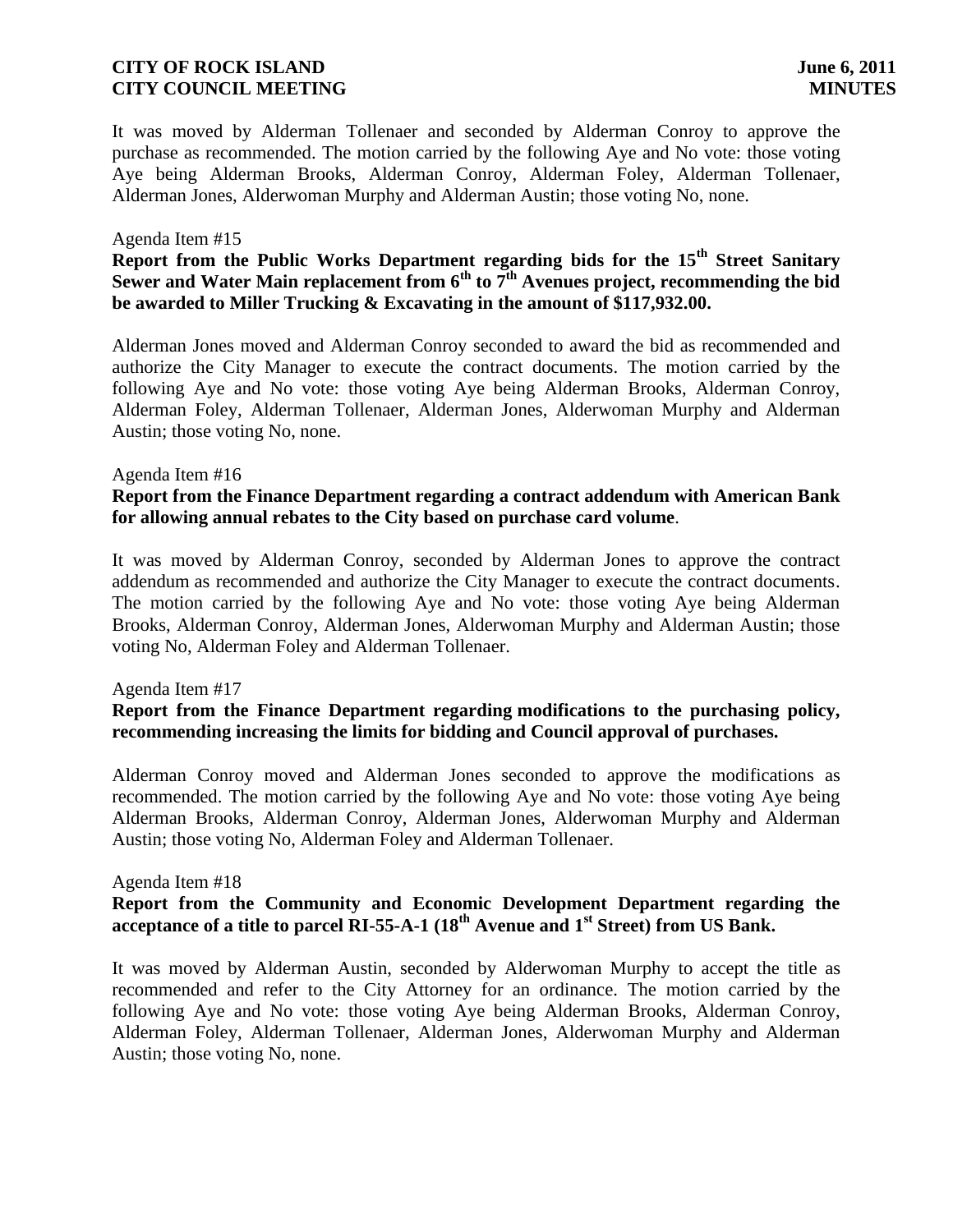#### Agenda Item #19

# **Report from the Traffic Engineering Committee regarding a request to restrict parking on both sides of 12th Avenue between 37th Street and the alley in accordance with sections 9-97 through 9-100 of the Municipal Code.**

Alderwoman Murphy moved and Alderman Austin seconded to approve the request as recommended and refer to the City Attorney for an ordinance. The motion carried by the following Aye and No vote: those voting Aye being Alderman Brooks, Alderman Conroy, Alderman Foley, Alderman Tollenaer, Alderman Jones, Alderwoman Murphy and Alderman Austin; those voting No, none.

### Agenda Item #20

# **Report from the Traffic Engineering Committee regarding a request to install a stop sign at the "T" intersection of 45th Street Court and 47th Avenue Court.**

Alderman Austin moved and Alderwoman Murphy seconded to approve the request and refer to the City Attorney for an ordinance. The motion carried by the following Aye and No vote: those voting Aye being Alderman Brooks, Alderman Conroy, Alderman Foley, Alderman Tollenaer, Alderman Jones, Alderwoman Murphy and Alderman Austin; those voting No, none.

Note: The original motion on the printed Agenda was to deny the request.

### Agenda Item #21

# **Report from the Traffic Engineering Committee regarding a request to ban parking east of the driveway for Hickory Park Condos on 25th Avenue to the west corner of McMillan Court.**

It was moved by Alderman Foley, seconded by Alderman Tollenaer to approve the request as recommended and refer to the City Attorney for an ordinance. The motion carried by the following Aye and No vote: those voting Aye being Alderman Brooks, Alderman Conroy, Alderman Foley, Alderman Tollenaer, Alderman Jones, Alderwoman Murphy and Alderman Austin; those voting No, none.

### Agenda Item #22

# **Report from the Traffic Engineering Committee regarding a request for the installation of a handicapped parking space at 1111 4th Stree**t.

Alderman Brooks moved and Alderman Conroy seconded to approve the request as recommended and refer to the City Attorney for an ordinance. The motion carried by the following Aye and No vote: those voting Aye being Alderman Brooks, Alderman Conroy, Alderman Foley, Alderman Tollenaer, Alderman Jones, Alderwoman Murphy and Alderman Austin; those voting No, none.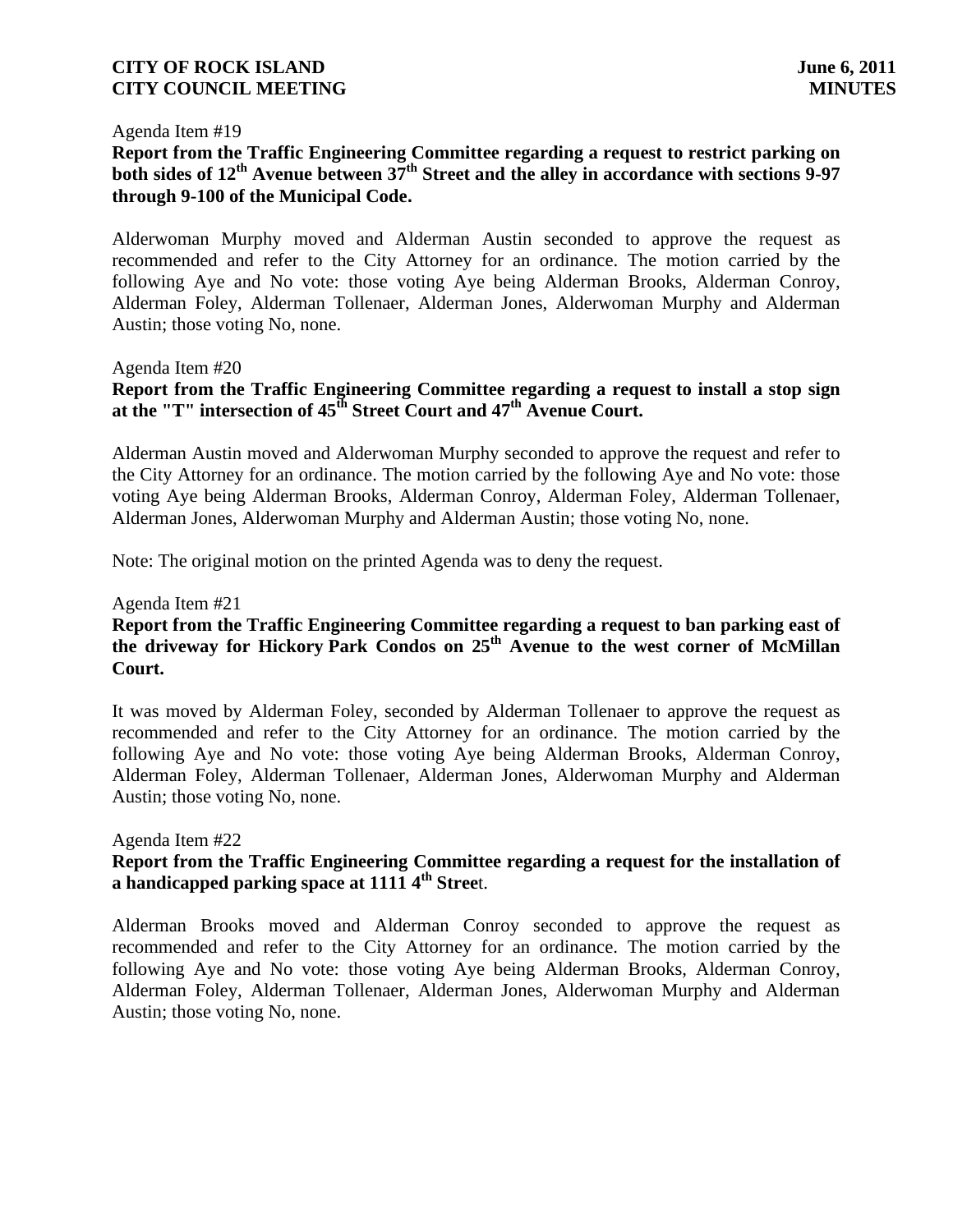#### Agenda Item #23

# **Report from the Traffic Engineering Committee regarding a request for City ordinance control (Sec. 9-42) of the parking lots at 2408 4th Avenue and 401 24th Street.**

It was moved by Alderman Jones, seconded by Alderwoman Murphy to approve the request as recommended and refer to the City Attorney for an ordinance. The motion carried by the following Aye and No vote: those voting Aye being Alderman Brooks, Alderman Conroy, Alderman Foley, Alderman Tollenaer, Alderman Jones, Alderwoman Murphy and Alderman Austin; those voting No, none.

### Agenda Item #24

# **Report from the Traffic Engineering Committee regarding a request for the installation of a four-way stop at the intersection of 20½ Avenue and 23rd Street.**

Alderman Foley moved and Alderman Brooks seconded to approve the request and refer to the City Attorney for an ordinance. The motion carried by the following Aye and No vote: those voting Aye being Alderman Brooks, Alderman Conroy, Alderman Foley, Alderman Tollenaer, Alderman Jones, Alderwoman Murphy and Alderman Austin; those voting No, none.

Note: The original motion on the printed Agenda was to deny the request.

### Agenda Item #25

# **Report from the Traffic Engineering Committee regarding a request to ban parking on the west side of 12th Street from 19 ½ Avenue south to 20th Avenue.**

It was moved by Alderman Foley, seconded by Alderman Conroy to approve the request as recommended and refer to the City Attorney for an ordinance.

Discussion followed.

Mr. Tim McMillan of 1210 19½ Avenue stepped forward. Mr. McMillan stated that the drawing that he received from the City had an error. Mr. McMillan indicated that he asked for 19½ Avenue on the west side of the street and the parking on the drawing goes to the east side of  $12<sup>th</sup>$ Street in which there is already no parking on the east side of  $12<sup>th</sup>$  Street. Mr. McMillan stated that this ban on parking would facilitate delivery people getting in and out of Friendship Manner and it would make it better for the flow of traffic.

Mayor Pauley inquired as to whether the language on the Agenda was correct. Mr. McMillan stated yes, it was just the drawing where it showed an error.

After discussion, the motion carried by the following Aye and No vote: those voting Aye being Alderman Brooks, Alderman Conroy, Alderman Foley, Alderman Tollenaer, Alderman Jones, Alderwoman Murphy and Alderman Austin; those voting No, none.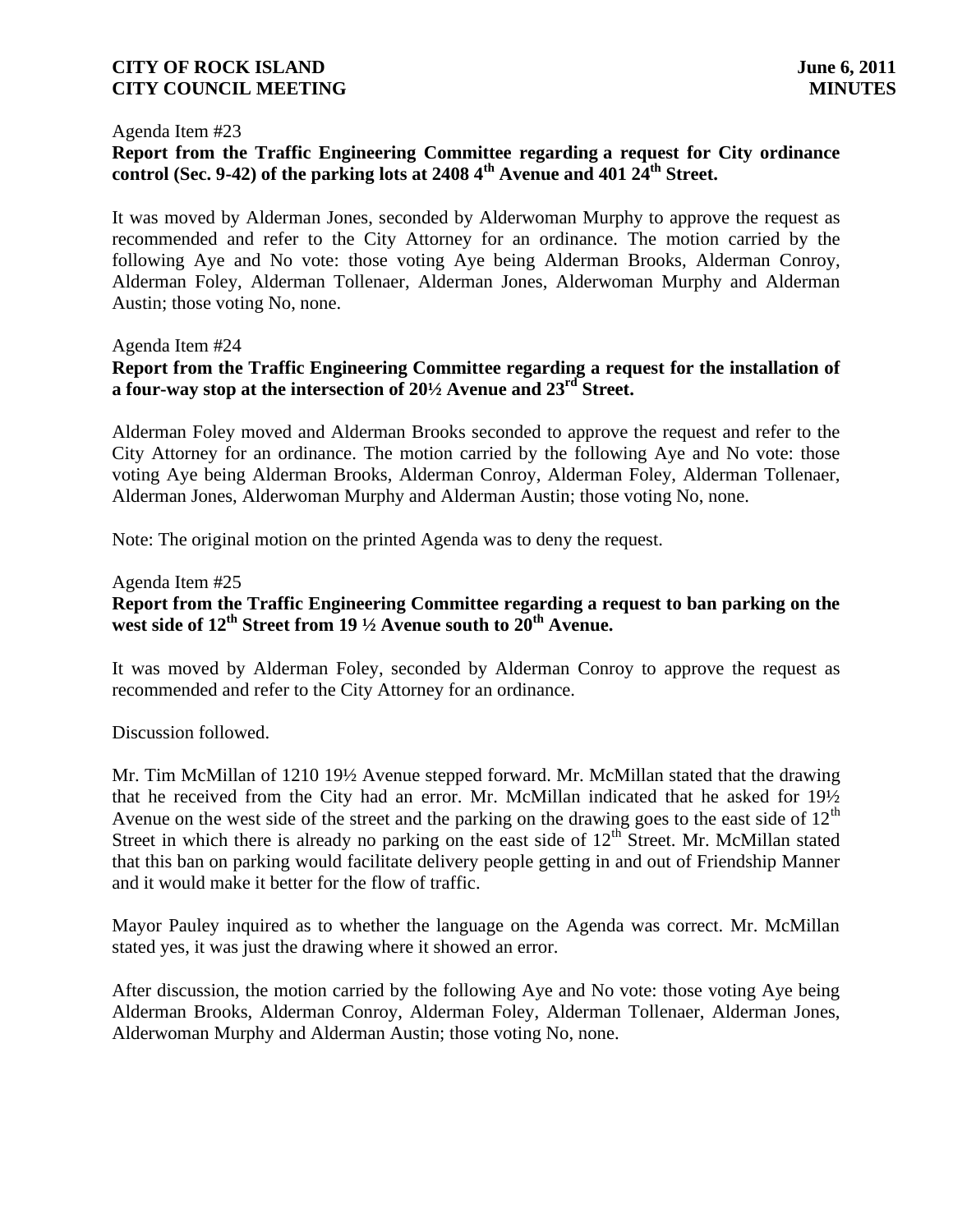### Agenda Item #26

# **Report from the Traffic Engineering Committee regarding a request to establish a twohour parking zone along the north side of 5th Avenue between 24th and 25th Street.**

Alderman Jones moved and Alderwoman Murphy seconded to approve the request as recommended and refer to the City Attorney for an ordinance. The motion carried by the following Aye and No vote: those voting Aye being Alderman Brooks, Alderman Conroy, Alderman Foley, Alderman Tollenaer, Alderman Jones, Alderwoman Murphy and Alderman Austin; those voting No, none.

### Agenda Item #27

# **Report from the Mayor regarding appointments and reappointments to the Liquor Control Commission, Police Pension Board of Trustees and the Illinois Quad City Civic Center Authority.**

It was moved by Alderman Conroy, seconded by Alderman Foley to approve the appointments and reappointments as recommended. The motion carried by the following Aye and No vote: those voting Aye being Alderman Brooks, Alderman Conroy, Alderman Foley, Alderman Tollenaer, Alderman Jones, Alderwoman Murphy and Alderman Austin; those voting No, none.

Steve Tollenaer and Jim Gremanis were reappointed to the Liquor Control Commission for three year terms ending on April 30, 2014.

Bruce Peterson was reappointed to the Police Pension Board of Trustees for a two year term ending in May, 2013.

Jennifer Fowler was appointed to the Illinois Quad City Civic Center Authority for a three year term ending on June 1, 2014.

### Agenda Item #28

## **Report from the Mayor regarding designation of the Mayor Pro Tem.**

Alderman Conroy nominated Alderman Chuck Austin to be Mayor Pro Tem for 2011-2012, which nomination was seconded by Alderman Tollenaer. Nominations were then closed. Alderman Austin was elected as Mayor Pro Tem. The nomination carried by the following Aye and No vote: those voting Aye being, Alderman Brooks, Alderman Conroy, Alderman Foley Alderman Tollenaer, Alderman Jones and Alderwoman Murphy; those voting No, none. Alderman Austin abstained.

# Agenda Item #29 **Report from the City Clerk regarding a Resolution approving the full release of the listed Executive Session Minutes.**

Alderwoman Murphy moved and Alderman Austin seconded to approve the full release of the listed executive session minutes as recommended and adopt the resolution. The motion carried by the following Aye and No vote: those voting Aye being Alderman Brooks, Alderman Conroy,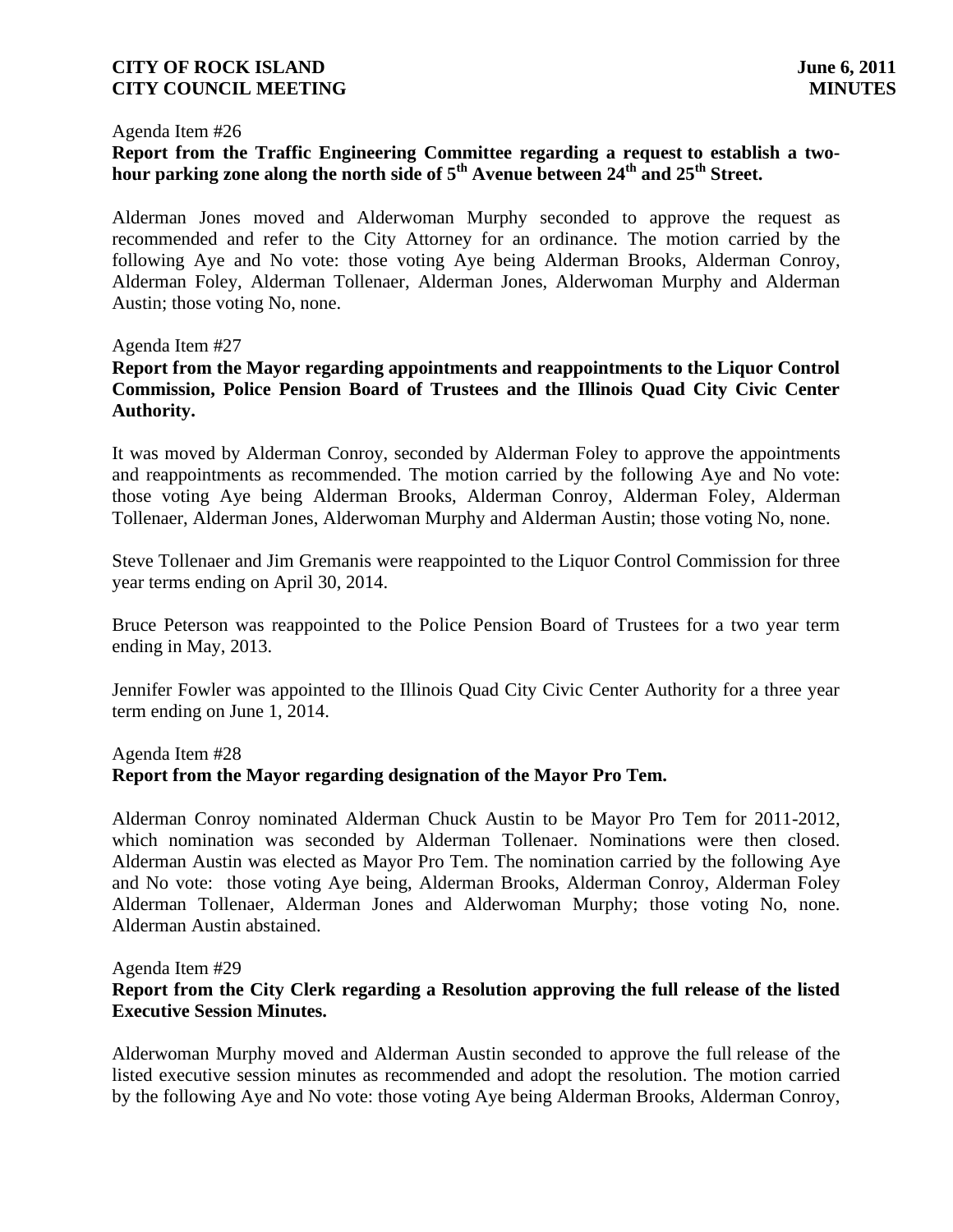Alderman Foley, Alderman Tollenaer, Alderman Jones, Alderwoman Murphy and Alderman Austin; those voting No, none.

### Agenda Item #30

**Report from the City Clerk regarding a Plaza activity permit application for Steve's Old Time Tap to hold their 5th annual Bags Tournament on Saturday, July 16, 2011 from 9:00 a.m. to 7:00 p.m**.

It was moved by Alderman Foley, seconded by Alderman Jones to approve the event as recommended, subject to complying with all liquor and Plaza regulations.

Alderman Conroy advised that he would like to take a look at the addressing for the District or Plaza area in the future in regards to Steve's Old Time Tap not having to be part of the Plaza.

After discussion, the motion carried by the following Aye and No vote: those voting Aye being Alderman Brooks, Alderman Conroy, Alderman Foley, Alderman Tollenaer, Alderman Jones, Alderwoman Murphy and Alderman Austin; those voting No, none.

## Agenda Item #31 **Items from the City Manager's Memorandum Packet.**

City Manager John Phillips stated that the April Management Report is included in the memo packet. Mr. Phillips indicated that April's report does not tell a lot. Mr. Phillips added that staff will be tracking the revenues carefully to make sure that they are sufficient to cover the City's planned levels of expenditures for the year.

Mr. Phillips commented on the Project Status report that is provided monthly by Public Works and Engineering. Mr. Phillips noted that it is a good way to track the status of projects that are being built during the construction season.

Alderman Austin commented on how easily the new website is to navigate.

City Manager Phillips stated that there will be a website presentation at next week's Study Session.

Alderman Jones commented that the new website is terrific. Alderman Jones also commented on some great events that have taken place in Rock Island as well as some upcoming events. Alderman Jones thanked Renaissance Rock Island and the Broadway Historic Board and the neighborhood in the Broadway area for this past weekend's open house sampler. Alderman Jones indicated that the open house sampler presented houses that have been redone by NSP funding as well as other houses for sale in the neighborhood. Alderman Jones stated that this past Memorial Day's Criterium that was held downtown was a terrific event. Alderman Jones also commented on The District's upcoming event, Gumbo Ya, Ya, which will be held on June  $10^{th}$  and  $11^{th}$ .

Alderman Conroy advised that he was at Whitewater Junction this past weekend and stated that it is absolutely fantastic.